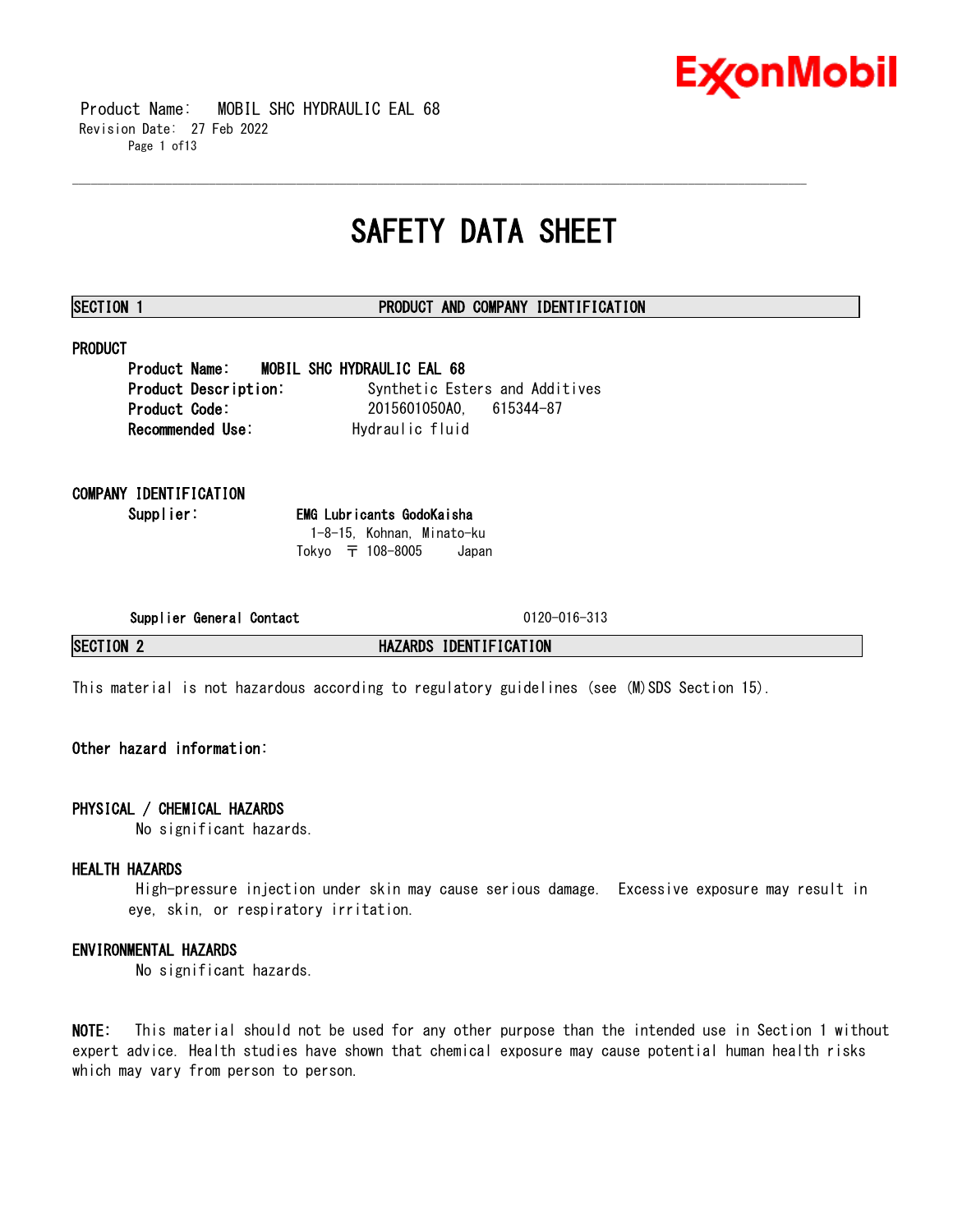

 Product Name: MOBIL SHC HYDRAULIC EAL 68 Revision Date: 27 Feb 2022 Page 2 of13

#### **SECTION 3 COMPOSITION / INFORMATION ON INGREDIENTS**

#### **Chemical Substance or Mixture Identification**

This material is defined as a mixture.

#### **No Hazardous Substance(s) or Complex Substance(s) required for disclosure.**

### **SECTION 4 FIRST AID MEASURES**

\_\_\_\_\_\_\_\_\_\_\_\_\_\_\_\_\_\_\_\_\_\_\_\_\_\_\_\_\_\_\_\_\_\_\_\_\_\_\_\_\_\_\_\_\_\_\_\_\_\_\_\_\_\_\_\_\_\_\_\_\_\_\_\_\_\_\_\_\_\_\_\_\_\_\_\_\_\_\_\_\_\_\_\_\_\_\_\_\_\_\_\_\_\_\_\_\_\_\_\_\_\_\_\_\_\_\_\_\_\_\_\_\_\_\_\_\_\_

#### **INHALATION**

Remove from further exposure. For those providing assistance, avoid exposure to yourself or others. Use adequate respiratory protection. If respiratory irritation, dizziness, nausea, or unconsciousness occurs, seek immediate medical assistance. If breathing has stopped, assist ventilation with a mechanical device or use mouth-to-mouth resuscitation.

#### **SKIN CONTACT**

Wash contact areas with soap and water. If product is injected into or under the skin, or into any part of the body, regardless of the appearance of the wound or its size, the individual should be evaluated immediately by a physician as a surgical emergency. Even though initial symptoms from high pressure injection may be minimal or absent, early surgical treatment within the first few hours may significantly reduce the ultimate extent of injury.

#### **EYE CONTACT**

Flush thoroughly with water. If irritation occurs, get medical assistance.

#### **INGESTION**

First aid is normally not required. Seek medical attention if discomfort occurs.

#### **NOTE TO PHYSICIAN**

None

### **SECTION 5 FIRE FIGHTING MEASURES**

#### **EXTINGUISHING MEDIA**

**Appropriate Extinguishing Media:** Use water fog, foam, dry chemical or carbon dioxide (CO2) to extinguish flames.

**Inappropriate Extinguishing Media:** Straight Streams of Water

#### **FIRE FIGHTING**

**Fire Fighting Instructions:** Evacuate area. Prevent runoff from fire control or dilution from entering streams, sewers, or drinking water supply. Firefighters should use standard protective equipment and in enclosed spaces, self-contained breathing apparatus (SCBA). Use water spray to cool fire exposed surfaces and to protect personnel.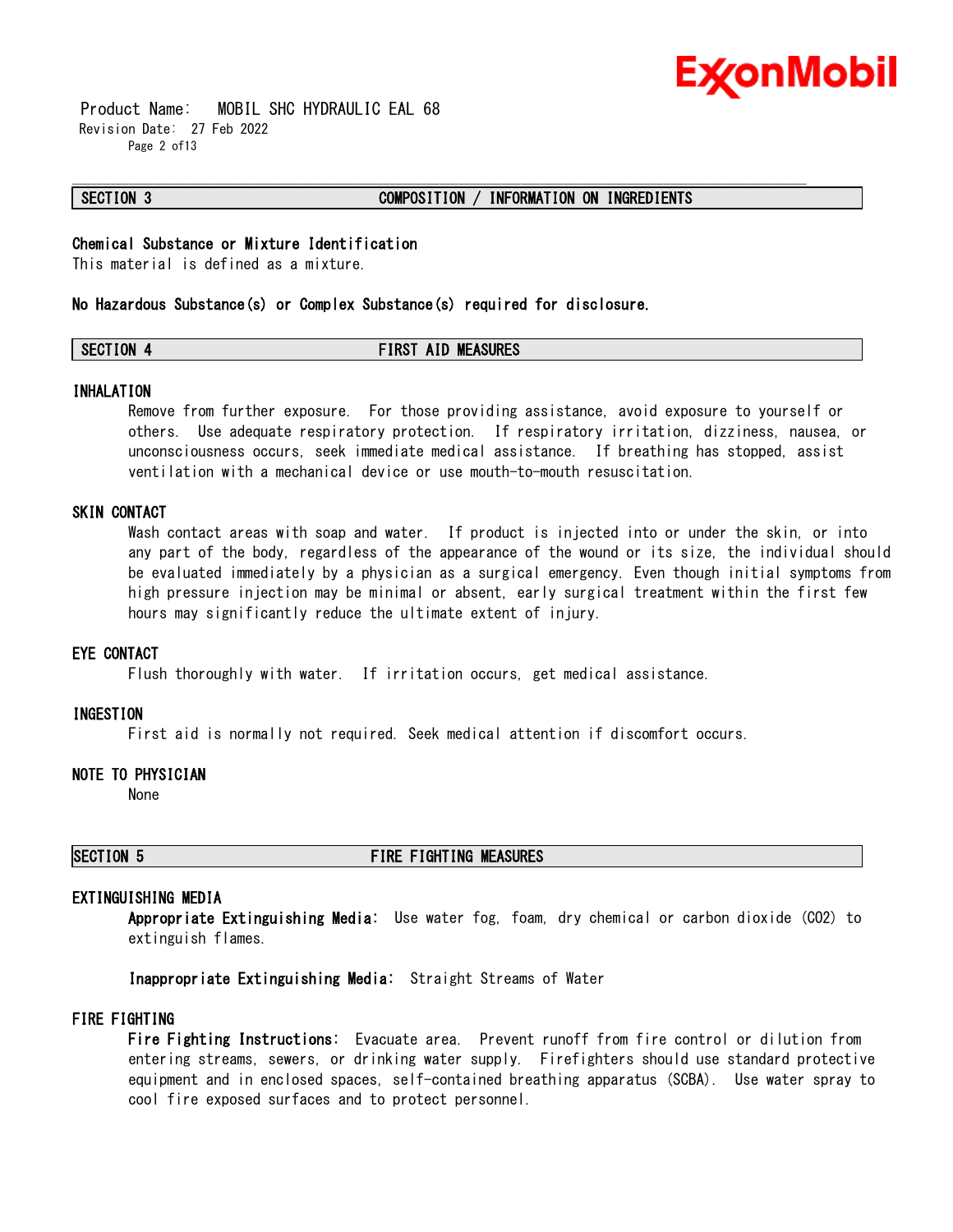

 Product Name: MOBIL SHC HYDRAULIC EAL 68 Revision Date: 27 Feb 2022 Page 3 of13

#### **Unusual Fire Hazards:** Pressurized mists may form a flammable mixture.

\_\_\_\_\_\_\_\_\_\_\_\_\_\_\_\_\_\_\_\_\_\_\_\_\_\_\_\_\_\_\_\_\_\_\_\_\_\_\_\_\_\_\_\_\_\_\_\_\_\_\_\_\_\_\_\_\_\_\_\_\_\_\_\_\_\_\_\_\_\_\_\_\_\_\_\_\_\_\_\_\_\_\_\_\_\_\_\_\_\_\_\_\_\_\_\_\_\_\_\_\_\_\_\_\_\_\_\_\_\_\_\_\_\_\_\_\_\_

**Hazardous Combustion Products:** Aldehydes, Incomplete combustion products, Oxides of carbon, Smoke, Fume, Sulfur oxides

### **FLAMMABILITY PROPERTIES**

**Flash Point [Method]:** 275°C (527°F) [ ASTM D-92] **Flammable Limits (Approximate volume % in air):** LEL: 0.9 UEL: 7.0 [Estimated] **Autoignition Temperature:** N/D

#### **SECTION 6 ACCIDENTAL RELEASE MEASURES**

#### **NOTIFICATION PROCEDURES**

In the event of a spill or accidental release, notify relevant authorities in accordance with all applicable regulations.

#### **PERSONAL PRECAUTIONS**

Avoid contact with spilled material. See Section 5 for fire fighting information. See the Hazard Identification Section for Significant Hazards. See Section 4 for First Aid Advice. See Section 8 for advice on the minimum requirements for personal protective equipment. Additional protective measures may be necessary, depending on the specific circumstances and/or the expert judgment of the emergency responders.

For emergency responders: Respiratory protection: respiratory protection will be necessary only in special cases, e.g., formation of mists. Half-face or full-face respirator with filter(s) for dust/organic vapor or Self Contained Breathing Apparatus (SCBA) can be used depending on the size of spill and potential level of exposure. If the exposure cannot be completely characterized or an oxygen deficient atmosphere is possible or anticipated, SCBA is recommended. Work gloves that are resistant to hydrocarbons are recommended. Gloves made of polyvinyl acetate (PVA) are not water-resistant and are not suitable for emergency use. Chemical goggles are recommended if splashes or contact with eyes is possible. Small spills: normal antistatic work clothes are usually adequate. Large spills: full body suit of chemical resistant, antistatic material is recommended.

#### **SPILL MANAGEMENT**

**Land Spill:** Stop leak if you can do it without risk. Recover by pumping or with suitable absorbent.

**Water Spill:** Stop leak if you can do it without risk. Confine the spill immediately with booms. Warn other shipping. Remove from the surface by skimming or with suitable absorbents. Seek the advice of a specialist before using dispersants.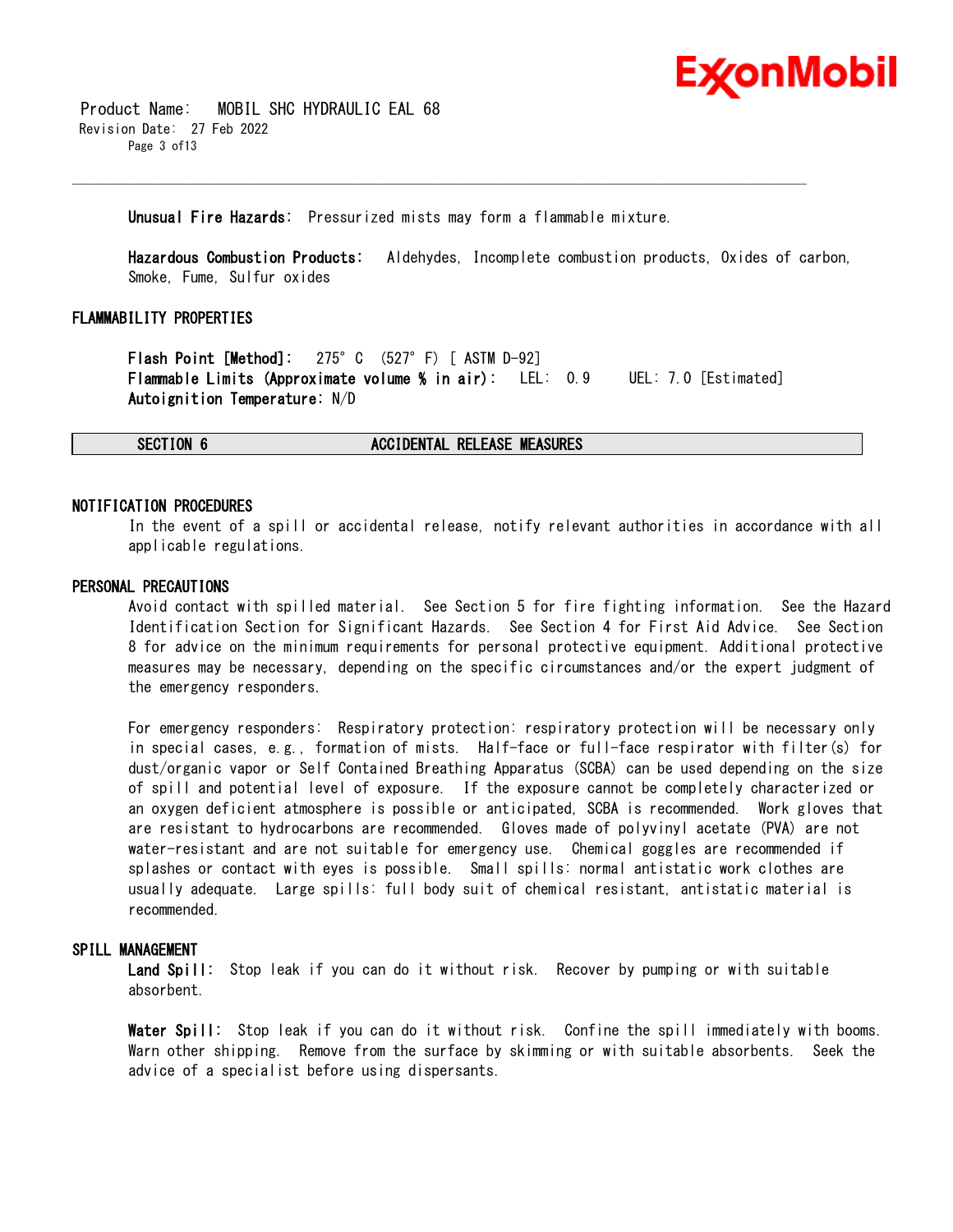

 Product Name: MOBIL SHC HYDRAULIC EAL 68 Revision Date: 27 Feb 2022 Page 4 of13

> Water spill and land spill recommendations are based on the most likely spill scenario for this material; however, geographic conditions, wind, temperature, (and in the case of a water spill) wave and current direction and speed may greatly influence the appropriate action to be taken. For this reason, local experts should be consulted. Note: Local regulations may prescribe or limit action to be taken.

\_\_\_\_\_\_\_\_\_\_\_\_\_\_\_\_\_\_\_\_\_\_\_\_\_\_\_\_\_\_\_\_\_\_\_\_\_\_\_\_\_\_\_\_\_\_\_\_\_\_\_\_\_\_\_\_\_\_\_\_\_\_\_\_\_\_\_\_\_\_\_\_\_\_\_\_\_\_\_\_\_\_\_\_\_\_\_\_\_\_\_\_\_\_\_\_\_\_\_\_\_\_\_\_\_\_\_\_\_\_\_\_\_\_\_\_\_\_

### **ENVIRONMENTAL PRECAUTIONS**

Large Spills: Dike far ahead of liquid spill for later recovery and disposal. Prevent entry into waterways, sewers, basements or confined areas.

#### **SECTION 7 HANDLING AND STORAGE**

#### **HANDLING (Technical Measures; Safety Handling Precautions; Contact Avoidance)**

Prevent small spills and leakage to avoid slip hazard. Material can accumulate static charges which may cause an electrical spark (ignition source). When the material is handled in bulk, an electrical spark could ignite any flammable vapors from liquids or residues that may be present (e.g., during switch-loading operations). Use proper bonding and/or ground procedures. However, bonding and grounds may not eliminate the hazard from static accumulation. Consult local applicable standards for guidance. Additional references include American Petroleum Institute 2003 (Protection Against Ignitions Arising out of Static, Lightning and Stray Currents) or National Fire Protection Agency 77 (Recommended Practice on Static Electricity) or CENELEC CLC/TR 50404 (Electrostatics - Code of practice for the avoidance of hazards due to static electricity).

**Static Accumulator:** This material is a static accumulator.

#### **STORAGE (Safe Storage Conditions; Safe Containers and Packaging Materials)**

The type of container used to store the material may affect static accumulation and dissipation. Do not store in open or unlabelled containers.

#### **SECTION 8 EXPOSURE CONTROLS / PERSONAL PROTECTION**

#### **Biological limits**

No biological limits allocated.

NOTE: Limits/standards shown for guidance only. Follow applicable regulations.

#### **ENGINEERING CONTROLS**

The level of protection and types of controls necessary will vary depending upon potential exposure conditions. Control measures to consider:

No special requirements under ordinary conditions of use and with adequate ventilation.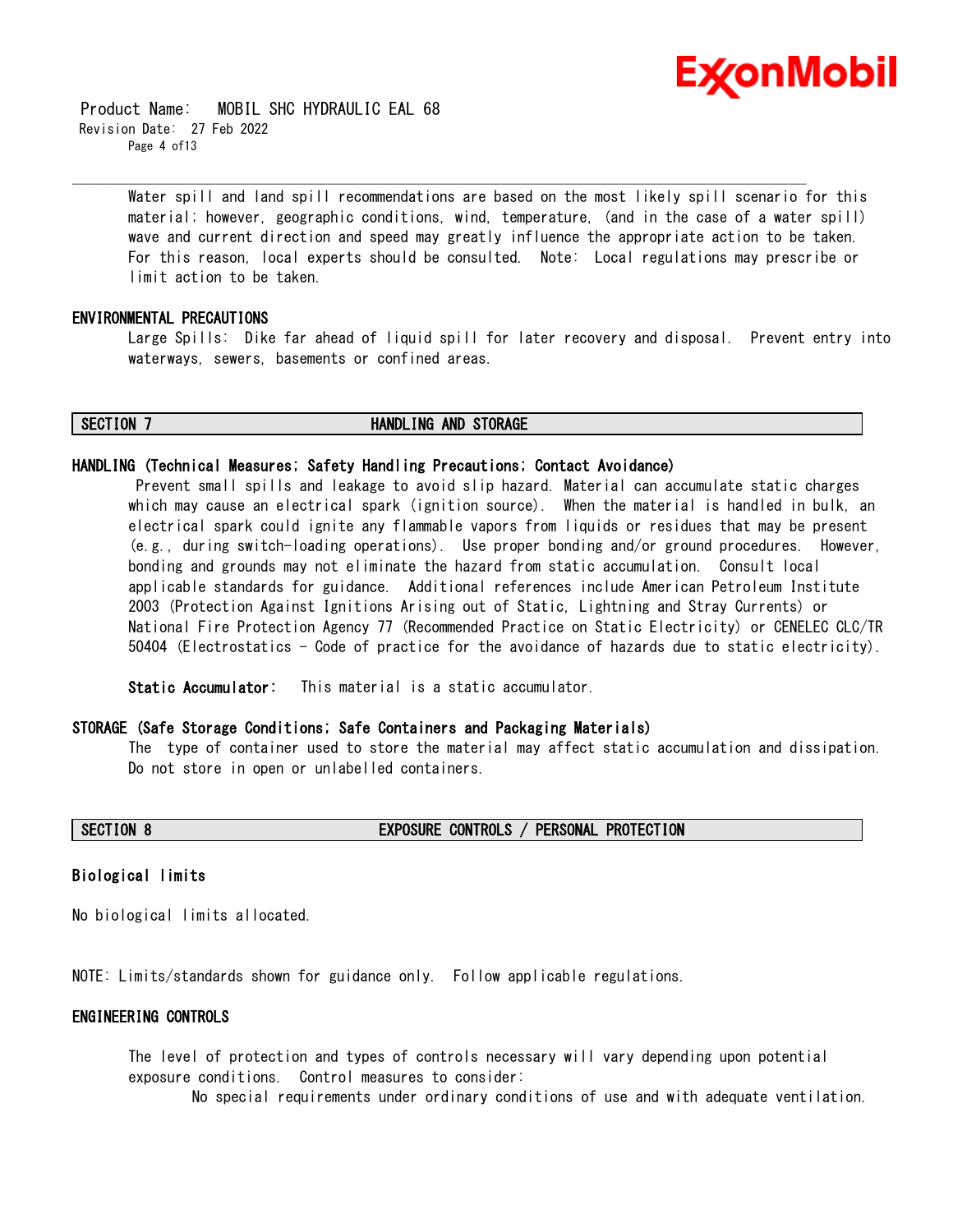

 Product Name: MOBIL SHC HYDRAULIC EAL 68 Revision Date: 27 Feb 2022 Page 5 of13

#### **PERSONAL PROTECTION**

Personal protective equipment selections vary based on potential exposure conditions such as applications, handling practices, concentration and ventilation. Information on the selection of protective equipment for use with this material, as provided below, is based upon intended, normal usage.

\_\_\_\_\_\_\_\_\_\_\_\_\_\_\_\_\_\_\_\_\_\_\_\_\_\_\_\_\_\_\_\_\_\_\_\_\_\_\_\_\_\_\_\_\_\_\_\_\_\_\_\_\_\_\_\_\_\_\_\_\_\_\_\_\_\_\_\_\_\_\_\_\_\_\_\_\_\_\_\_\_\_\_\_\_\_\_\_\_\_\_\_\_\_\_\_\_\_\_\_\_\_\_\_\_\_\_\_\_\_\_\_\_\_\_\_\_\_

**Respiratory Protection:** If engineering controls do not maintain airborne contaminant concentrations at a level which is adequate to protect worker health, an approved respirator may be appropriate. Respirator selection, use, and maintenance must be in accordance with regulatory requirements, if applicable. Types of respirators to be considered for this material include: No special requirements under ordinary conditions of use and with adequate ventilation. Particulate

For high airborne concentrations, use an approved supplied-air respirator, operated in positive pressure mode. Supplied air respirators with an escape bottle may be appropriate when oxygen levels are inadequate, gas/vapor warning properties are poor, or if air purifying filter capacity/rating may be exceeded.

**Hand Protection:** Any specific glove information provided is based on published literature and glove manufacturer data. Glove suitability and breakthrough time will differ depending on the specific use conditions. Contact the glove manufacturer for specific advice on glove selection and breakthrough times for your use conditions. Inspect and replace worn or damaged gloves. The types of gloves to be considered for this material include:

No protection is ordinarily required under normal conditions of use. Nitrile,Viton

**Eye Protection:** If contact is likely, safety glasses with side shields are recommended.

**Skin and Body Protection:** Any specific clothing information provided is based on published literature or manufacturer data. The types of clothing to be considered for this material include:

No skin protection is ordinarily required under normal conditions of use. In accordance with good industrial hygiene practices, precautions should be taken to avoid skin contact.

**Specific Hygiene Measures:** Always observe good personal hygiene measures, such as washing after handling the material and before eating, drinking, and/or smoking. Routinely wash work clothing and protective equipment to remove contaminants. Discard contaminated clothing and footwear that cannot be cleaned. Practice good housekeeping.

#### **ENVIRONMENTAL CONTROLS**

Comply with applicable environmental regulations limiting discharge to air, water and soil. Protect the environment by applying appropriate control measures to prevent or limit emissions.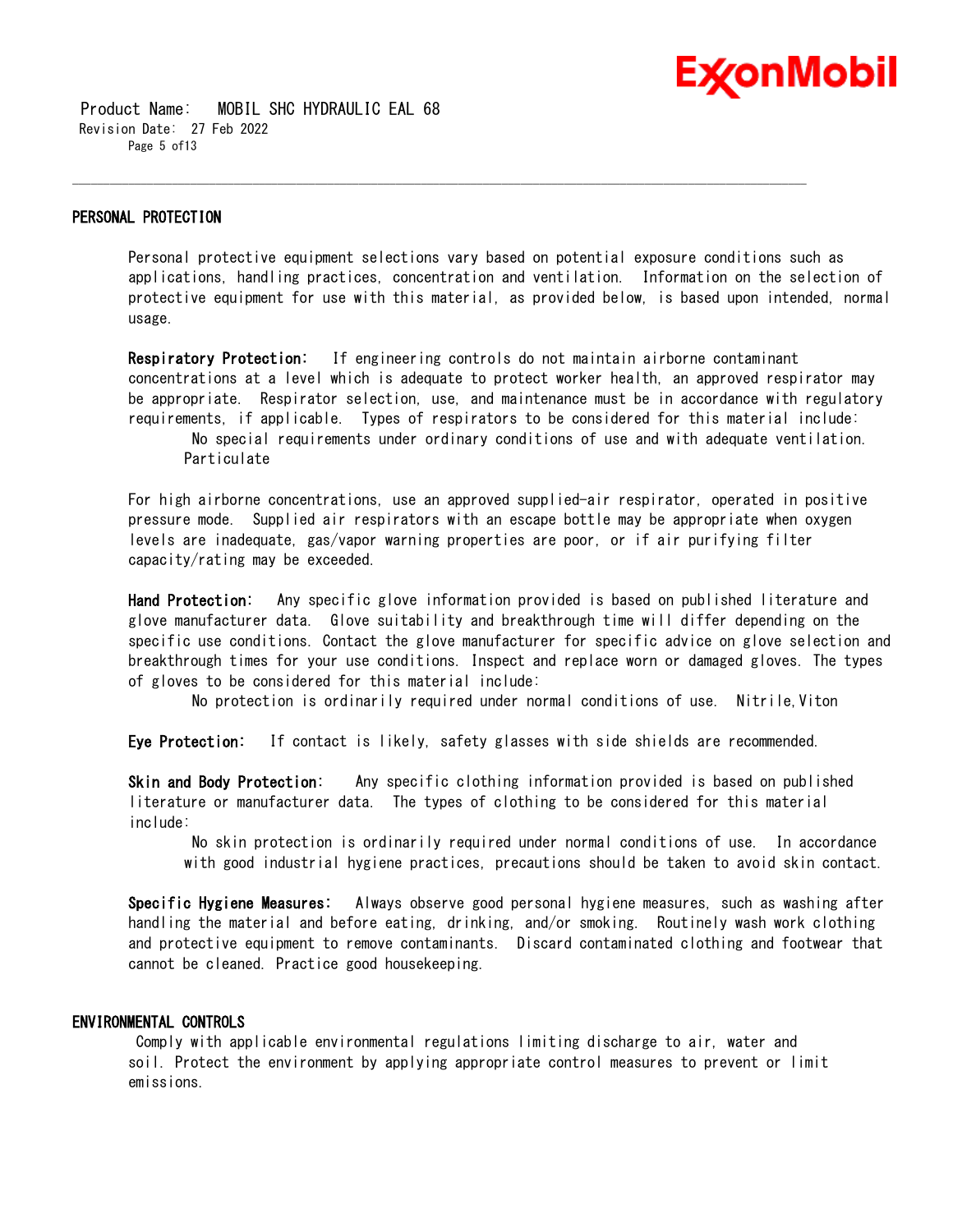

 Product Name: MOBIL SHC HYDRAULIC EAL 68 Revision Date: 27 Feb 2022 Page 6 of 13

#### **SECTION 9 PHYSICAL AND CHEMICAL PROPERTIES**

**Note: Physical and chemical properties are provided for safety, health and environmental considerations only and may not fully represent product specifications. Contact the Supplier for additional information.**

\_\_\_\_\_\_\_\_\_\_\_\_\_\_\_\_\_\_\_\_\_\_\_\_\_\_\_\_\_\_\_\_\_\_\_\_\_\_\_\_\_\_\_\_\_\_\_\_\_\_\_\_\_\_\_\_\_\_\_\_\_\_\_\_\_\_\_\_\_\_\_\_\_\_\_\_\_\_\_\_\_\_\_\_\_\_\_\_\_\_\_\_\_\_\_\_\_\_\_\_\_\_\_\_\_\_\_\_\_\_\_\_\_\_\_\_\_\_

#### **BASIC PHYSICAL AND CHEMICAL PROPERTIES**

**Physical State:** Liquid **Color:** Amber **Odor:** Characteristic **Melting Point:** N/A **Freezing Point:** N/D **Initial Boiling Point / Range:** > 316°C (600°F) [Estimated] **Flammability:** Ignitable **Lower and Upper Explosion Limit/Flammability Limit:** LEL: 0.9 UEL: 7.0 [Estimated] **Flash Point [Method]:** 275°C (527°F) [ ASTM D-92] **Autoignition Temperature:** N/D **Decomposition Temperature:** N/D **pH:** N/A **Kinematic Viscosity:** 69.3 cSt (69.3 mm2/sec) at 40 °C | 10.7 cSt (10.7 mm2/sec) at 100°C **Solubility in Water:** Negligible **Partition Coefficient: n-Octanol/water (log value):** > 3.6 **Vapor Pressure:** < 0.013 kPa (0.1 mm Hg) at 20 °C **Relative Density (at 15 °C):** 0.93 **Relative Vapor Density (Air = 1):** > 2 at 101 kPa **Particle Characteristics: Median Size:** N/A **Size Range:** N/A

#### **OTHER INFORMATION**

**Pour Point:** -42°C (-44°F) **Evaporation Rate (n-butyl acetate = 1):** N/D **Oxidizing Properties:** See Hazards Identification Section.

#### **SECTION 10 STABILITY AND REACTIVITY**

**REACTIVITY:** See sub-sections below.

**STABILITY:** Material is stable under normal conditions.

**CONDITIONS TO AVOID:** Excessive heat. High energy sources of ignition.

**MATERIALS TO AVOID:** Alkalies, Strong oxidizers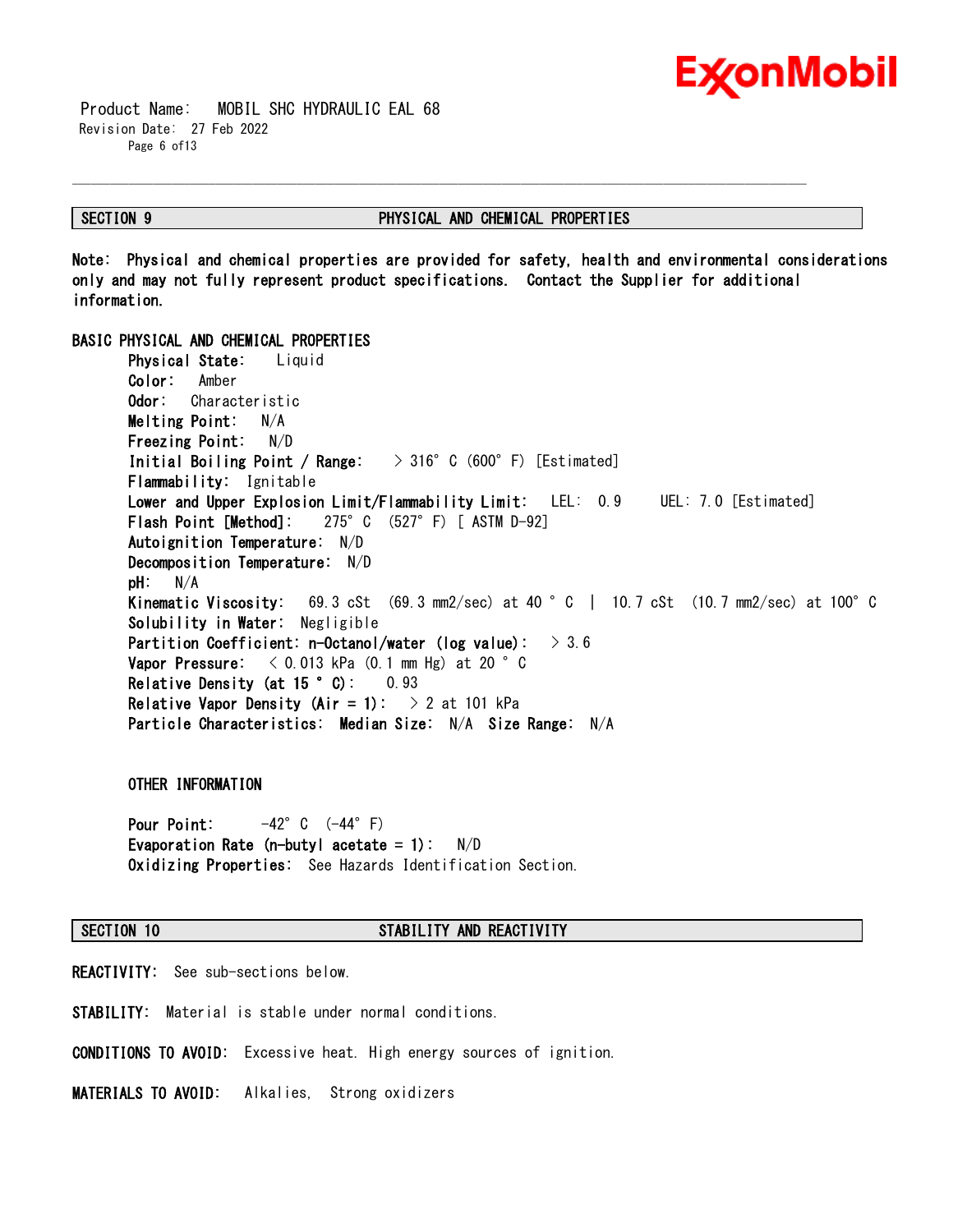

 Product Name: MOBIL SHC HYDRAULIC EAL 68 Revision Date: 27 Feb 2022 Page 7 of13

**HAZARDOUS DECOMPOSITION PRODUCTS:** Material does not decompose at ambient temperatures.

\_\_\_\_\_\_\_\_\_\_\_\_\_\_\_\_\_\_\_\_\_\_\_\_\_\_\_\_\_\_\_\_\_\_\_\_\_\_\_\_\_\_\_\_\_\_\_\_\_\_\_\_\_\_\_\_\_\_\_\_\_\_\_\_\_\_\_\_\_\_\_\_\_\_\_\_\_\_\_\_\_\_\_\_\_\_\_\_\_\_\_\_\_\_\_\_\_\_\_\_\_\_\_\_\_\_\_\_\_\_\_\_\_\_\_\_\_\_

**POSSIBILITY OF HAZARDOUS REACTIONS:** Hazardous polymerization will not occur.

**SECTION 11 TOXICOLOGICAL INFORMATION**

### **INFORMATION ON TOXICOLOGICAL EFFECTS**

| <u>Hazard Class</u>                     | <u>Conclusion / Remarks</u>                                 |  |  |
|-----------------------------------------|-------------------------------------------------------------|--|--|
| Inhalation                              |                                                             |  |  |
| Acute Toxicity: No end point data for   | Minimally Toxic. Based on assessment of the components.     |  |  |
| material.                               |                                                             |  |  |
| Irritation: No end point data for       | Negligible hazard at ambient/normal handling temperatures.  |  |  |
| material.                               |                                                             |  |  |
| Ingestion                               |                                                             |  |  |
| Acute Toxicity: No end point data for   | Minimally Toxic. Based on assessment of the components.     |  |  |
| material.                               |                                                             |  |  |
| Skin                                    |                                                             |  |  |
| Acute Toxicity: No end point data for   | Minimally Toxic. Based on assessment of the components.     |  |  |
| material.                               |                                                             |  |  |
| Skin Corrosion/Irritation: No end point | Negligible irritation to skin at ambient temperatures.      |  |  |
| data for material.                      | Based on assessment of the components.                      |  |  |
| Eye                                     |                                                             |  |  |
| Serious Eye Damage/Irritation: No end   | May cause mild, short-lasting discomfort to eyes. Based on  |  |  |
| point data for material.                | assessment of the components.                               |  |  |
| Sensitization                           |                                                             |  |  |
| Respiratory Sensitization: No end point | Not expected to be a respiratory sensitizer.                |  |  |
| data for material.                      |                                                             |  |  |
| Skin Sensitization: No end point data   | Not expected to be a skin sensitizer. Based on assessment   |  |  |
| for material.                           | of the components.                                          |  |  |
| Aspiration: Data available.             | Not expected to be an aspiration hazard. Based on physico-  |  |  |
|                                         | chemical properties of the material.                        |  |  |
| Germ Cell Mutagenicity: No end point    | Not expected to be a germ cell mutagen. Based on assessment |  |  |
| data for material.                      | of the components.                                          |  |  |
| Carcinogenicity: No end point data for  | Not expected to cause cancer. Based on assessment of the    |  |  |
| material.                               | components.                                                 |  |  |
| Reproductive Toxicity: No end point     | Not expected to be a reproductive toxicant. Based on        |  |  |
| data for material.                      | assessment of the components.                               |  |  |
| Lactation: No end point data for        | Not expected to cause harm to breast-fed children.          |  |  |
| material.                               |                                                             |  |  |
| Specific Target Organ Toxicity (STOT)   |                                                             |  |  |
| Single Exposure: No end point data for  | Not expected to cause organ damage from a single exposure.  |  |  |
| material.                               |                                                             |  |  |
| Repeated Exposure: No end point data    | Not expected to cause organ damage from prolonged or        |  |  |
| for material.                           | repeated exposure. Based on assessment of the components.   |  |  |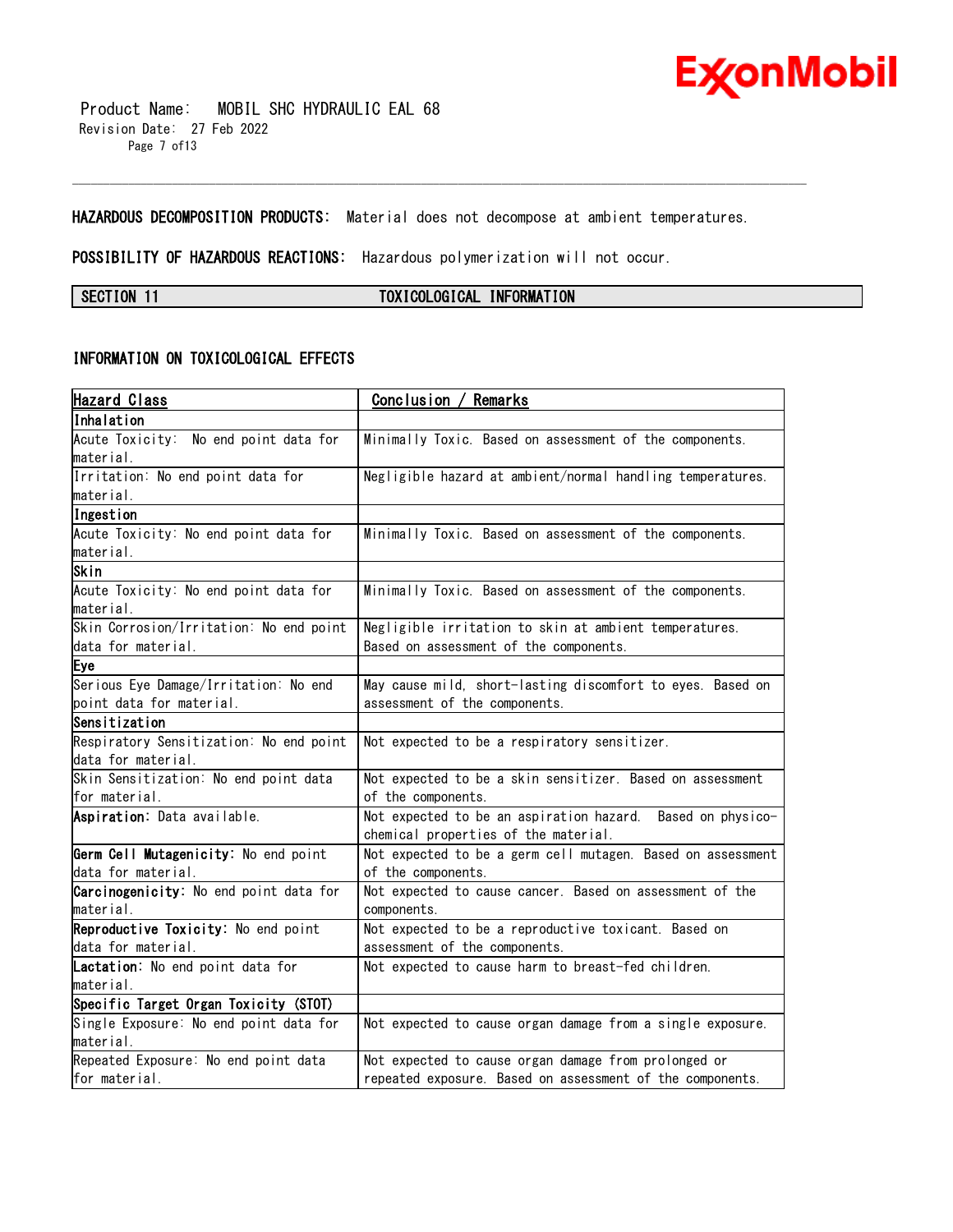

 Product Name: MOBIL SHC HYDRAULIC EAL 68 Revision Date: 27 Feb 2022 Page 8 of13

#### **OTHER INFORMATION**

#### **Contains:**

Synthetic base oils: Not expected to cause significant health effects under conditions of normal use, based on laboratory studies with the same or similar materials. Not mutagenic or genotoxic. Not sensitizing in test animals and humans.

\_\_\_\_\_\_\_\_\_\_\_\_\_\_\_\_\_\_\_\_\_\_\_\_\_\_\_\_\_\_\_\_\_\_\_\_\_\_\_\_\_\_\_\_\_\_\_\_\_\_\_\_\_\_\_\_\_\_\_\_\_\_\_\_\_\_\_\_\_\_\_\_\_\_\_\_\_\_\_\_\_\_\_\_\_\_\_\_\_\_\_\_\_\_\_\_\_\_\_\_\_\_\_\_\_\_\_\_\_\_\_\_\_\_\_\_\_\_

See Section 16 for a description of sources for reference data.

#### **IARC Classification: The following ingredients are cited on the lists below:** None.

|              | -REGULATORY LISTS SEARCHED- |               |
|--------------|-----------------------------|---------------|
| $1 = IARC 1$ | $2 = IARC 2A$               | $3 = IARC 2B$ |

#### **SECTION 12 ECOLOGICAL INFORMATION**

The information given is based on data for the material, components of the material, or for similar materials, through the application of bridging principals.

#### **ECOTOXICITY**

Material -- Not expected to be harmful to aquatic organisms.

#### **MOBILITY**

 Base oil component -- Low solubility and floats and is expected to migrate from water to the land. Expected to partition to sediment and wastewater solids.

#### **PERSISTENCE AND DEGRADABILITY**

#### **Biodegradation:**

Material -- Expected to be readily biodegradable.

#### **BIOACCUMULATIVE POTENTIAL** Not determined.

#### **Hazard to the Ozone Layer**

Not Applicable

#### **ECOLOGICAL DATA**

#### **Ecotoxicity**

| <b>Test</b>                      | Duration | <b>Organism</b><br><b>lype</b> | Results<br>Test                                         |
|----------------------------------|----------|--------------------------------|---------------------------------------------------------|
| Aquatic $-$<br>TOXICITY<br>Acute |          | Bacteria<br>(aerob c)          | EC <sub>50</sub><br>1000<br>the<br>: ppm<br>data<br>tor |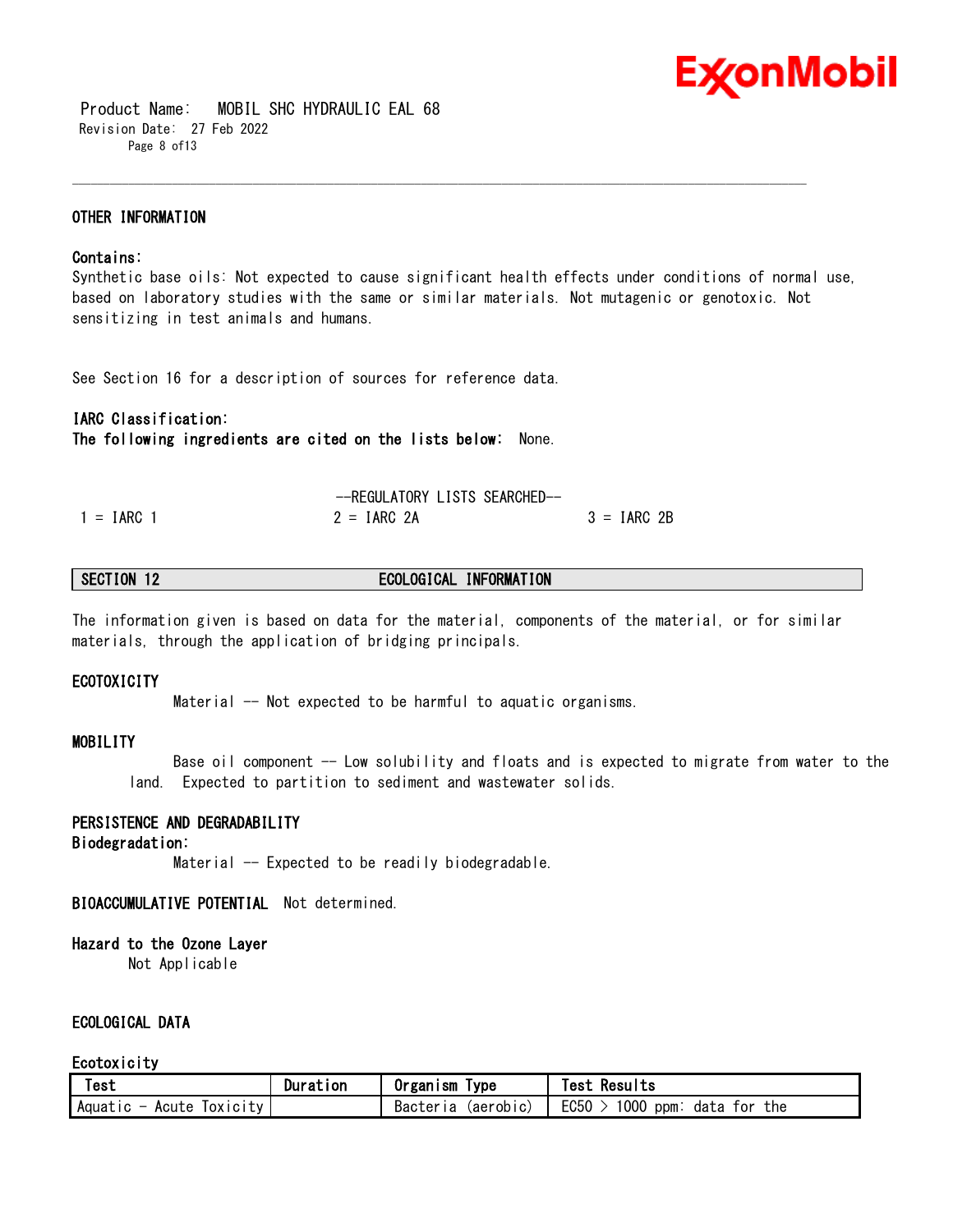

 Product Name: MOBIL SHC HYDRAULIC EAL 68 Revision Date: 27 Feb 2022 Page 9 of13

|                          |              | material                         |
|--------------------------|--------------|----------------------------------|
| Aquatic - Acute Toxicity | Fish         | $LC50 > 1000$ mg/l: data for the |
|                          |              | material                         |
| Aquatic - Acute Toxicity | Invertebrate | $EC50 > 1000$ mg/l: data for the |
|                          |              | material                         |

See Section 16 for a description of sources for reference data.

| SECTION 13 | DISPOSAL CONSIDERATIONS |
|------------|-------------------------|
|            |                         |

### **Information on Safe and Environmentally Desirable Disposal or Recycling of Chemicals, Contaminated Containers and Packaging**

#### **DISPOSAL METHODS**

Disposal recommendations based on material as supplied. Disposal must be in accordance with current applicable laws and regulations, and material characteristics at time of disposal.

#### **DISPOSAL RECOMMENDATIONS**

Product is suitable for burning in an enclosed controlled burner for fuel value or disposal by supervised incineration at very high temperatures to prevent formation of undesirable combustion products. Protect the environment. Dispose of used oil at designated sites. Minimize skin contact. Do not mix used oils with solvents, brake fluids or coolants.

**Empty Container Warning** Empty Container Warning (where applicable): Empty containers may contain residue and can be dangerous. Do not attempt to refill or clean containers without proper instructions. Empty drums should be completely drained and safely stored until appropriately reconditioned or disposed. Empty containers should be taken for recycling, recovery, or disposal through suitably qualified or licensed contractor and in accordance with governmental regulations. DO NOT PRESSURISE, CUT, WELD, BRAZE, SOLDER, DRILL, GRIND, OR EXPOSE SUCH CONTAINERS TO HEAT, FLAME, SPARKS, STATIC ELECTRICITY, OR OTHER SOURCES OF IGNITION. THEY MAY EXPLODE AND CAUSE INJURY OR DEATH.

### **SECTION 14 TRANSPORT INFORMATION**

#### **LAND - Precautionary Transportation Measures & Conditions:**

Do not co-load together with dangerous substances categorized in Fire Cat. 1 and/or 6, and/or High Pressure Gases.

NOTE: Comply with applicable laws and regulations.

**SEA (IMDG):** Not Regulated for Sea Transport according to IMDG-Code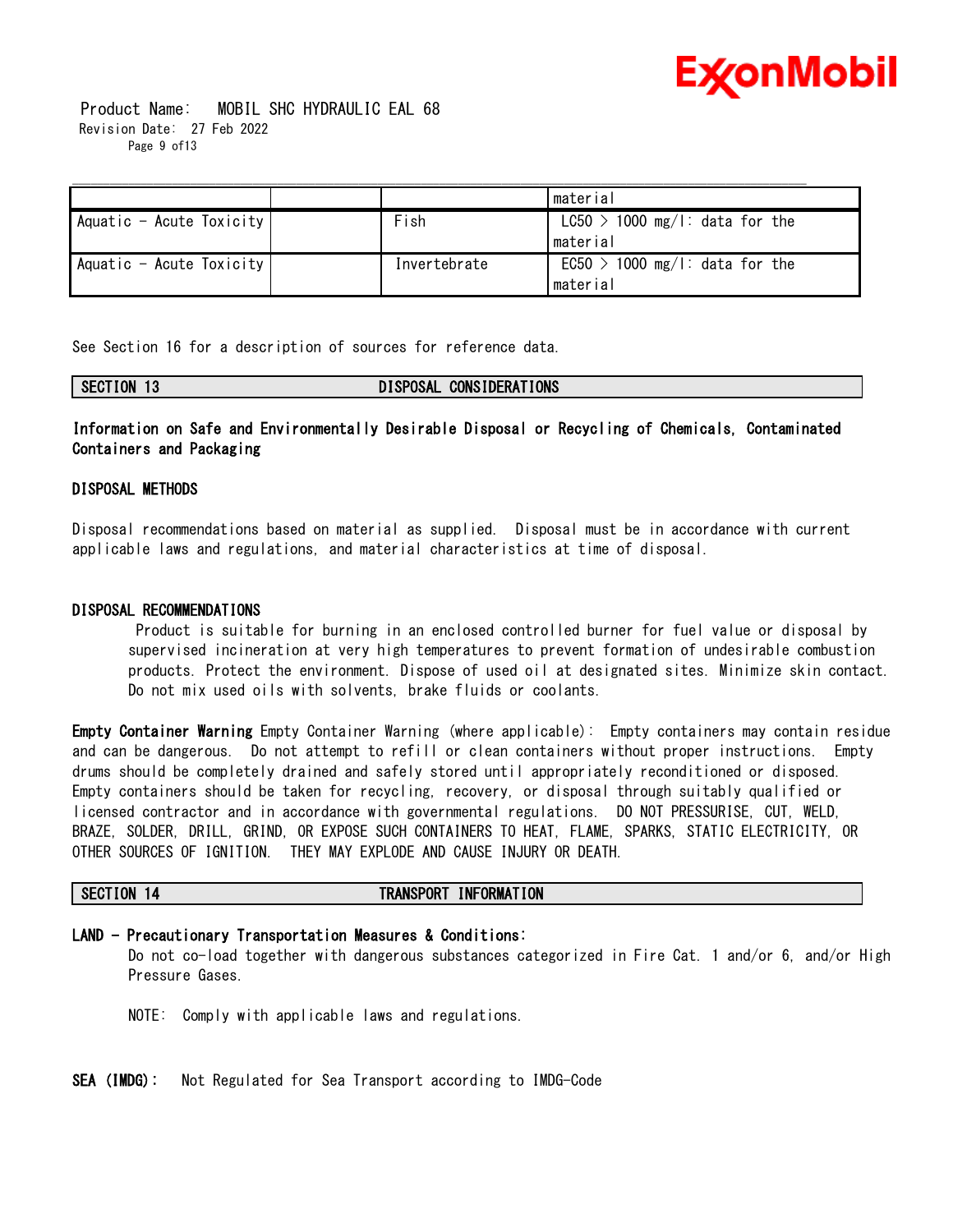

 Product Name: MOBIL SHC HYDRAULIC EAL 68 Revision Date: 27 Feb 2022 Page 10 of13

#### **Marine Pollutant:** No

**AIR (IATA):** Not Regulated for Air Transport

#### **SECTION 15 REGULATORY INFORMATION**

This material is not considered hazardous according to the Classification of Chemicals based on Globally Harmonized System of Classification and Labelling of Chemicals (GHS) (JIS Z 7252–2019).

\_\_\_\_\_\_\_\_\_\_\_\_\_\_\_\_\_\_\_\_\_\_\_\_\_\_\_\_\_\_\_\_\_\_\_\_\_\_\_\_\_\_\_\_\_\_\_\_\_\_\_\_\_\_\_\_\_\_\_\_\_\_\_\_\_\_\_\_\_\_\_\_\_\_\_\_\_\_\_\_\_\_\_\_\_\_\_\_\_\_\_\_\_\_\_\_\_\_\_\_\_\_\_\_\_\_\_\_\_\_\_\_\_\_\_\_\_\_

#### **REGULATORY STATUS AND APPLICABLE LAWS AND REGULATIONS**

**Listed or exempt from listing/notification on the following chemical inventories :** AIIC, DSL, ENCS, IECSC, KECI, PICCS, TCSI, TSCA

#### **National Laws and Regulations:**

Chemical Substances Control Law: Existing Chemicals

#### **Chemical Substances Control Law substances:**

| Chemical Name    | Referenced List            | <b>ENCS Number</b> |
|------------------|----------------------------|--------------------|
| CARBOXYLIC ESTER | <b>Priority Assessment</b> | 2-769              |

Fire Service Law: Combustible Liquids Maritime Pollution Prevention Law: Regulated Mariners Labour Safety and Health Regulation: Regulated Poisonous and Deleterious Substances Control Law (PDSCL): Not Regulated Pollutant Release and Transfer Register (PRTR): Not Regulated Sewage Water Law: Mineral oil (5mg/l max.) Waste Treatment Law : Controlled Industrial Waste Water Pollution Control Law: Effluent Regulation (5mg/l max.)

#### **JAPANESE COMPOSITION INFORMATION**

**Industrial Safety and Health Law: Article 57, Chemical substances to be labelled:** None. **Industrial Safety and Health Law: Article 57-2, Chemical substances to be notified:** None. **ISHL Enforcement Order, Table 3-1, Manufacturing Permit Chemical Substances:** None. **PRTR Class 1 Designated Chemical Substances:** None. **PRTR Class 2 Designated Chemical Substances:** None.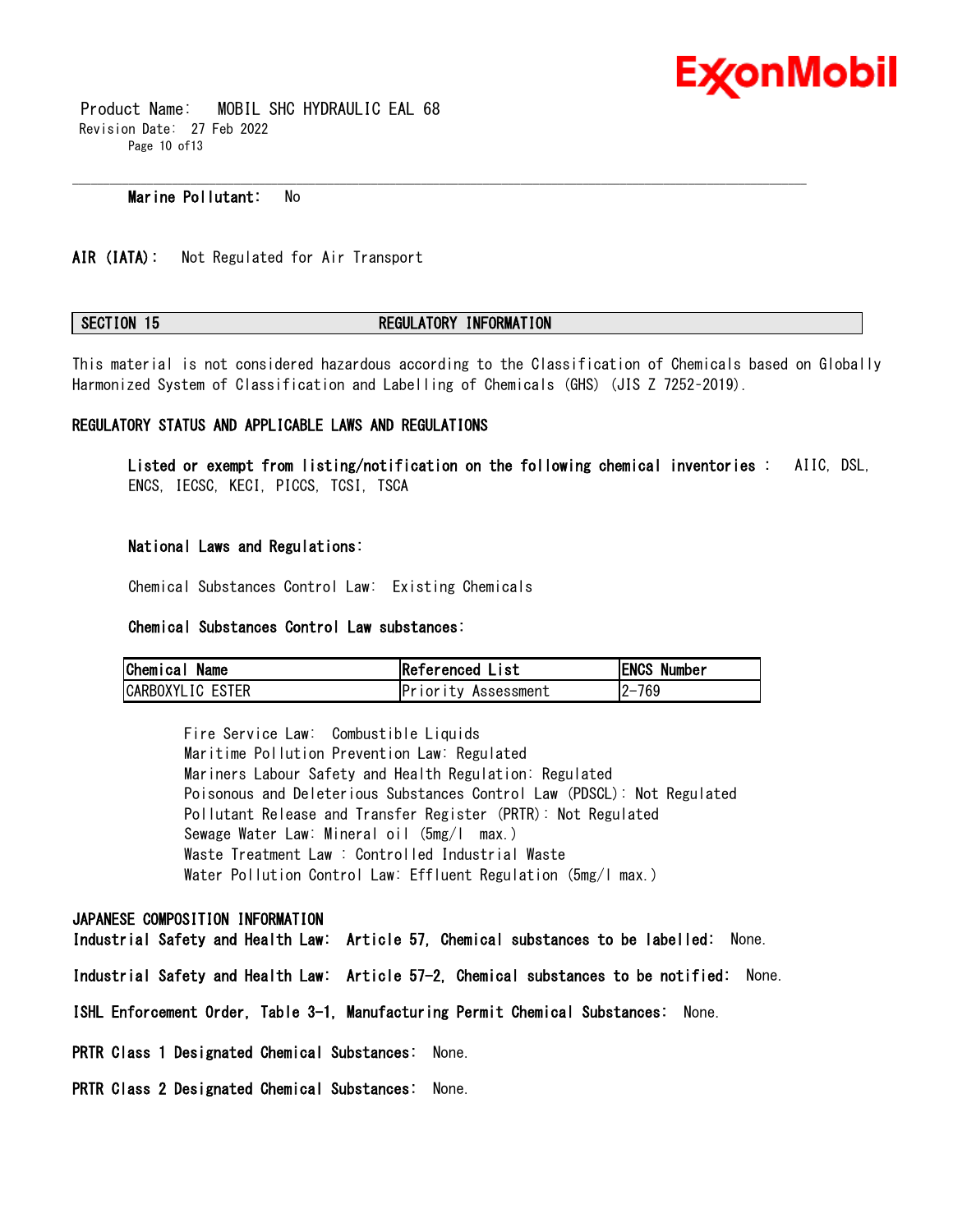

 Product Name: MOBIL SHC HYDRAULIC EAL 68 Revision Date: 27 Feb 2022 Page 11 of 13

#### **PDSCL Chemical Substances:** None.

**SECTION 16 OTHER INFORMATION**

\_\_\_\_\_\_\_\_\_\_\_\_\_\_\_\_\_\_\_\_\_\_\_\_\_\_\_\_\_\_\_\_\_\_\_\_\_\_\_\_\_\_\_\_\_\_\_\_\_\_\_\_\_\_\_\_\_\_\_\_\_\_\_\_\_\_\_\_\_\_\_\_\_\_\_\_\_\_\_\_\_\_\_\_\_\_\_\_\_\_\_\_\_\_\_\_\_\_\_\_\_\_\_\_\_\_\_\_\_\_\_\_\_\_\_\_\_\_

**SOURCE OF REFERENCE MATERIAL:** Sources of information used in preparing this SDS included one or more of the following: results from in house or supplier toxicology studies, CONCAWE Product Dossiers, publications from other trade associations, such as the EU Hydrocarbon Solvents REACH Consortium, U.S. HPV Program Robust Summaries, the EU IUCLID Data Base, U.S. NTP publications, and other sources, as appropriate.

#### **N/D = Not determined, N/A = Not applicable**

THIS SAFETY DATA SHEET CONTAINS THE FOLLOWING REVISIONS: Section 01: Company Mailing Address information was deleted. Section 01: Company Mailing Address information was modified. Section 09: Decomposition Temp C(F) information was added. Section 09: Decomposition Temp C(F) information was deleted. Section 09: Flammability (Solid, Gas) information was deleted. Section 09: Flammability information was added. Section 09: Flammable Limits - LEL information was added. Section 09: Flammable Limits - UEL information was added. Section 09: Particle Characteristics information was added. Section 09: Particle Range information was added. Section 09: Physical State information was deleted. Section 10: Reactivity information was added. Section 11: Aspiration Conclusion information was added. Section 11: Aspiration Test Data information was added. Section 11: Carcinogen Conclusion information was added. Section 11: Carcinogen Test Comment information was added. Section 11: Carcinogen Test Data information was added. Section 11: Dermal Irritation Test Data information was added. Section 11: Dermal Irritation Test Data information was deleted. Section 11: Dermal Lethality Test Data information was added. Section 11: Dermal Lethality Test Data information was deleted. Section 11: Eye Irritation Test Data information was added. Section 11: Eye Irritation Test Data information was deleted. Section 11: Inhalation Lethality Test Data information was added. Section 11: Inhalation Lethality Test Data information was deleted. Section 11: Lactation Conclusion information was added. Section 11: Lactation Test Data information was added. Section 11: Mutagen Conclusion information was added. Section 11: Mutagen Test Comment information was added. Section 11: Mutagen Test Data information was added. Section 11: Oral Lethality Test Data information was added.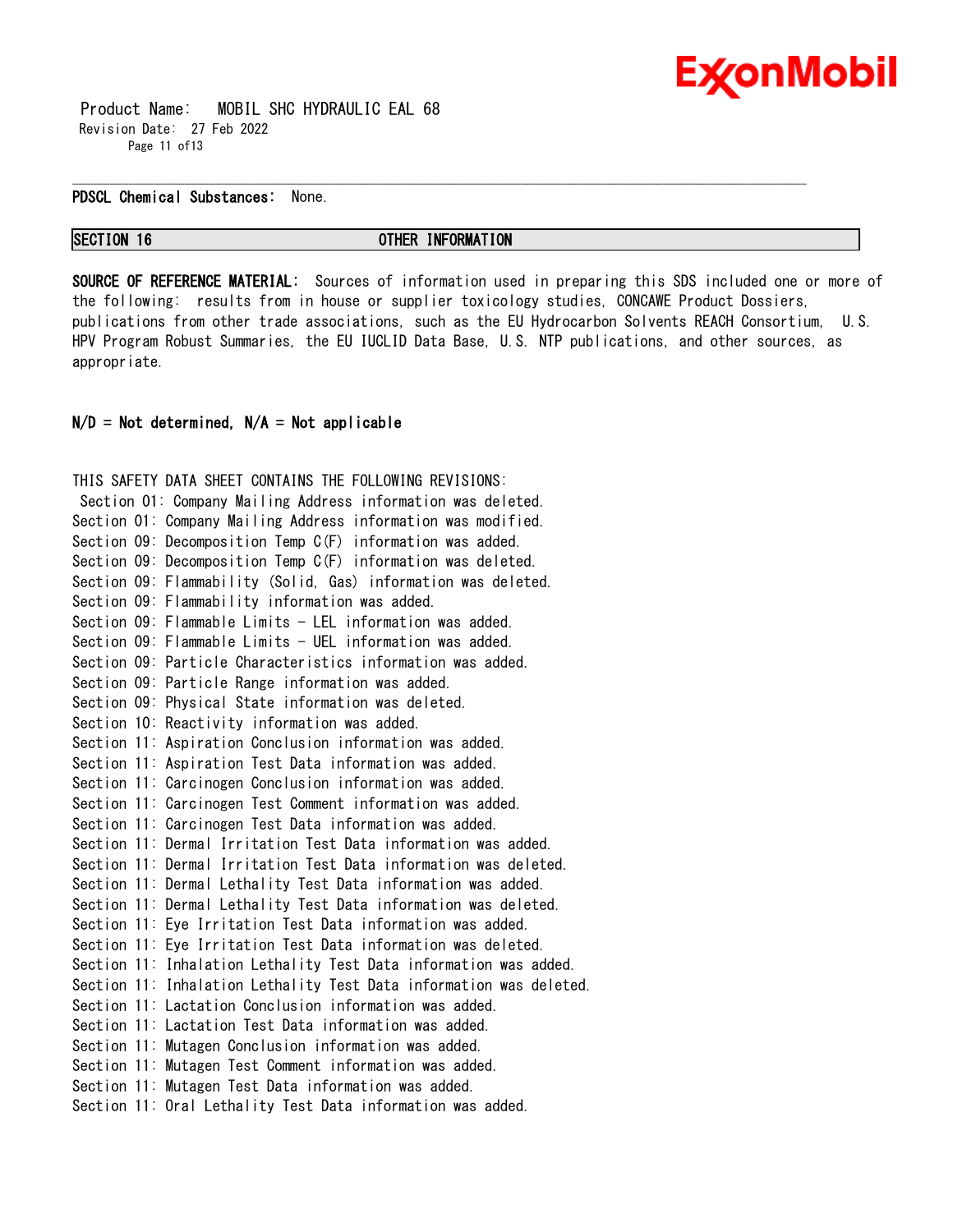# Ex⁄onMobil

 Product Name: MOBIL SHC HYDRAULIC EAL 68 Revision Date: 27 Feb 2022 Page 12 of13

Section 11: Oral Lethality Test Data information was deleted. Section 11: Other Health Effects information was added. Section 11: Reproductive Conclusion information was added. Section 11: Reproductive Test Comment information was added. Section 11: Reproductive Test Data information was added. Section 11: Respiratory Sensitization Conclusion information was added. Section 11: Respiratory Sensitization Test Data information was added. Section 11: Skin Sensitization Conclusion information was added. Section 11: Skin Sensitization Test Comment information was added. Section 11: Skin Sensitization Test Data information was added. Section 11: Target Organ Toxicity - Repeat Conclusion information was added. Section 11: Target Organ Toxicity - Repeat Test Comment information was added. Section 11: Target Organ Toxicity - Repeat Test Data information was added. Section 11: Target Organ Toxicity - Single Conclusion information was added. Section 11: Target Organ Toxicity - Single Test Data information was added. Section 12: Ecological Information - Bioaccumulation information was added. Section 12: Ecological Information - Biodegradation information was added. Section 12: information was modified. Section 15: CSCL Chemicals from Specified, Monitoring and PAC Chemical Substance lists information was added. Section 15: Japan Hazard Statement information was modified. Section 15: National Chemical Inventory Listing information was modified.

\_\_\_\_\_\_\_\_\_\_\_\_\_\_\_\_\_\_\_\_\_\_\_\_\_\_\_\_\_\_\_\_\_\_\_\_\_\_\_\_\_\_\_\_\_\_\_\_\_\_\_\_\_\_\_\_\_\_\_\_\_\_\_\_\_\_\_\_\_\_\_\_\_\_\_\_\_\_\_\_\_\_\_\_\_\_\_\_\_\_\_\_\_\_\_\_\_\_\_\_\_\_\_\_\_\_\_\_\_\_\_\_\_\_\_\_\_\_

--------------------------------------------- The information and recommendations contained herein are, to the best of ExxonMobil's knowledge and belief, accurate and reliable as of the date issued. You can contact ExxonMobil to insure that this document is the most current available from ExxonMobil. The information and recommendations are offered for the user's consideration and examination. It is the user's responsibility to satisfy itself that the product is suitable for the intended use. If buyer repackages this product, it is the user's responsibility to insure proper health, safety and other necessary information is included with and/or on the container. Appropriate warnings and safe-handling procedures should be provided to handlers and users. Alteration of this document is strictly prohibited. Except to the extent required by law, republication or retransmission of this document, in whole or in part, is not permitted. The term, "ExxonMobil" is used for convenience, and may include any one or more of ExxonMobil Chemical Company, Exxon Mobil Corporation, or any affiliates in which they directly or indirectly hold any interest.

--------------------------------------------------------------------------------------------------------

--------------------------------------------------------------------------------------------------------

--------------------------------------------------------------------------------------------------------

Internal Use Only MHC: 0B, 0B, 0, 0, 0, 0 PPEC: A DGN: 7132700XJP (1021034)

---------------------------------------------